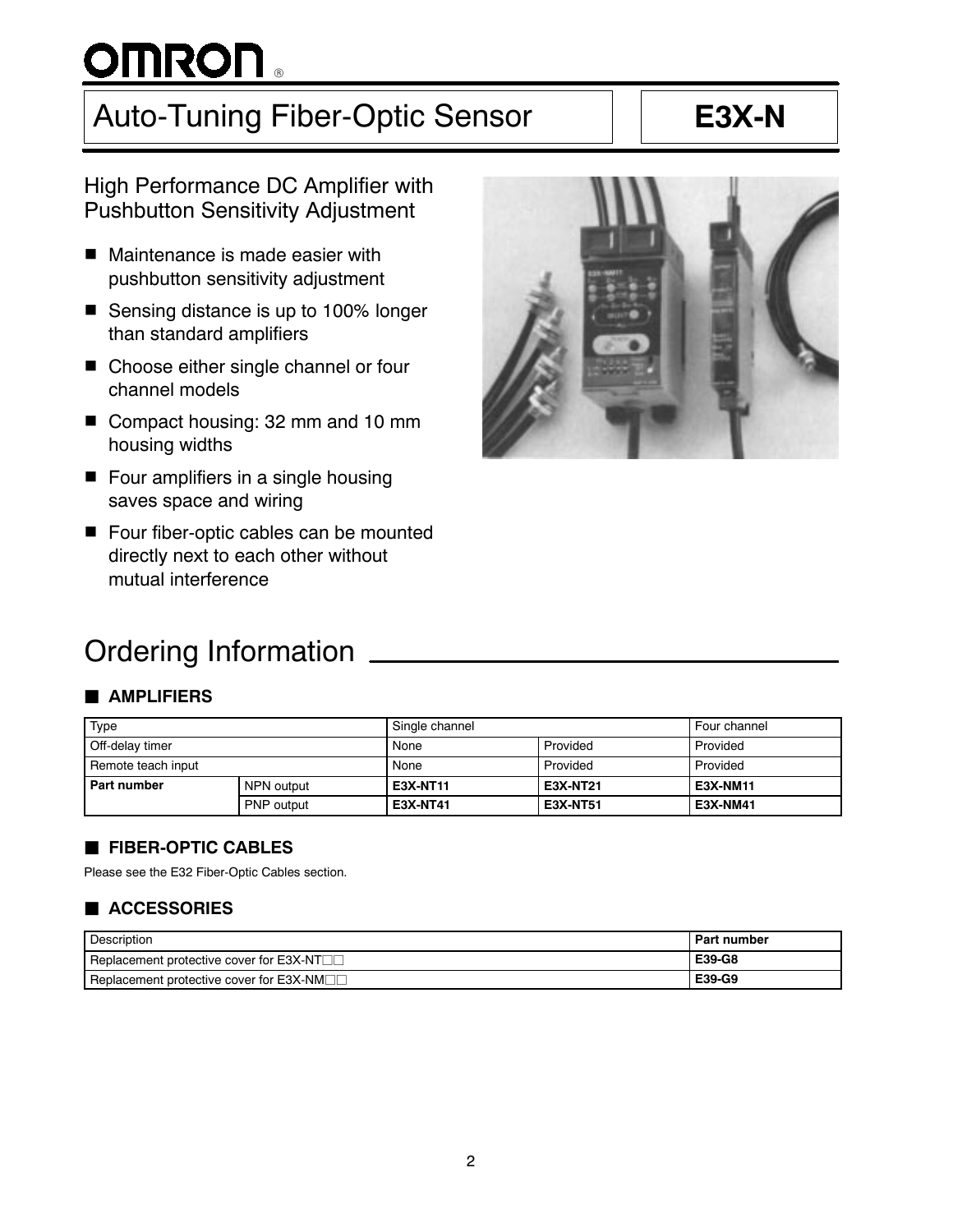## Specifications

| Description                 |                                |                                                               | General-purpose                                                        | Multi-function                     | Four-channel                       |  |  |
|-----------------------------|--------------------------------|---------------------------------------------------------------|------------------------------------------------------------------------|------------------------------------|------------------------------------|--|--|
| Part number                 |                                | <b>NPN</b>                                                    | <b>E3X-NT11</b>                                                        | E3X-NT21                           | E3X-NM11                           |  |  |
|                             |                                | <b>PNP</b>                                                    | E3X-NT41                                                               | E3X-NT51                           | E3X-NM41                           |  |  |
| Supply voltage              |                                |                                                               | 12 to 24 VDC ± 10%, 10% ripple max.                                    |                                    |                                    |  |  |
| Current consumption         |                                |                                                               | 50 mA max.<br>150 mA max.                                              |                                    |                                    |  |  |
| Required fiber-optic cables |                                | Please see the E32 Fiber-Optic Cables section.                |                                                                        |                                    |                                    |  |  |
| Light source                |                                | Pulse modulated red LED (680 nm)                              |                                                                        |                                    |                                    |  |  |
| Operation mode              |                                |                                                               | Light-ON, Dark-ON (switch selectable)                                  |                                    |                                    |  |  |
| Sensitivity                 |                                |                                                               | Pushbutton setting (see operation section)                             |                                    |                                    |  |  |
|                             | Mutual interference protection |                                                               | Provided                                                               |                                    |                                    |  |  |
| Remote teach option         |                                |                                                               |                                                                        | Provided                           |                                    |  |  |
| Control<br>output           | DC solid state                 | Type                                                          | NPN open collector<br>PNP open collector                               |                                    |                                    |  |  |
|                             |                                | Max. load                                                     | 100 mA, 30 VDC max.                                                    |                                    |                                    |  |  |
|                             |                                | Max.<br>ON-state<br>voltage<br>drop                           | 1 VDC max. at 100 mA                                                   |                                    |                                    |  |  |
| Response time               |                                | 500 µs max. at rated detection distance                       |                                                                        |                                    |                                    |  |  |
| Timing functions            |                                |                                                               | OFF: delay, 40 ms, selectable ON or OFF                                |                                    |                                    |  |  |
| Circuit protection          |                                |                                                               | Output short circuit protection, DC power reverse polarity protection  |                                    |                                    |  |  |
|                             | Teaching confirmation function |                                                               | Indicators (red/green LED) and buzzer                                  |                                    |                                    |  |  |
| Indicators                  |                                |                                                               | Operation (orange LED) and output stability (green LED)                |                                    |                                    |  |  |
| <b>Materials</b>            |                                | Case                                                          | PBT plastic                                                            |                                    |                                    |  |  |
|                             |                                | Cover                                                         | Polycarbonate                                                          |                                    |                                    |  |  |
| Mounting                    |                                |                                                               | DIN-rail track, or on flat surface through holes in bracket (provided) |                                    |                                    |  |  |
| Connections                 |                                | Pre-leaded                                                    | 3 conductor cable.<br>2 m (6.5 ft)                                     | 4 conductor cable,<br>2 m (6.5 ft) | 7 conductor cable,<br>2 m (6.5 ft) |  |  |
| Weight                      |                                |                                                               | 100 g (3.5 oz.) with 2 m cable                                         |                                    |                                    |  |  |
| Enclosure ratings           |                                | UL                                                            |                                                                        |                                    |                                    |  |  |
|                             |                                | <b>NEMA</b>                                                   |                                                                        |                                    |                                    |  |  |
| <b>IEC</b>                  |                                | IP 50 (with cover on)                                         |                                                                        |                                    |                                    |  |  |
| Approvals<br>UL             |                                |                                                               |                                                                        |                                    |                                    |  |  |
|                             |                                | <b>CSA</b>                                                    |                                                                        |                                    |                                    |  |  |
| Ambient temperature         |                                | Operating: -25°C to 55°C (-13°F to 131°F) with no ice buildup |                                                                        |                                    |                                    |  |  |
|                             |                                | Storage: -40°C to 70°C (-40°F to 158°F)                       |                                                                        |                                    |                                    |  |  |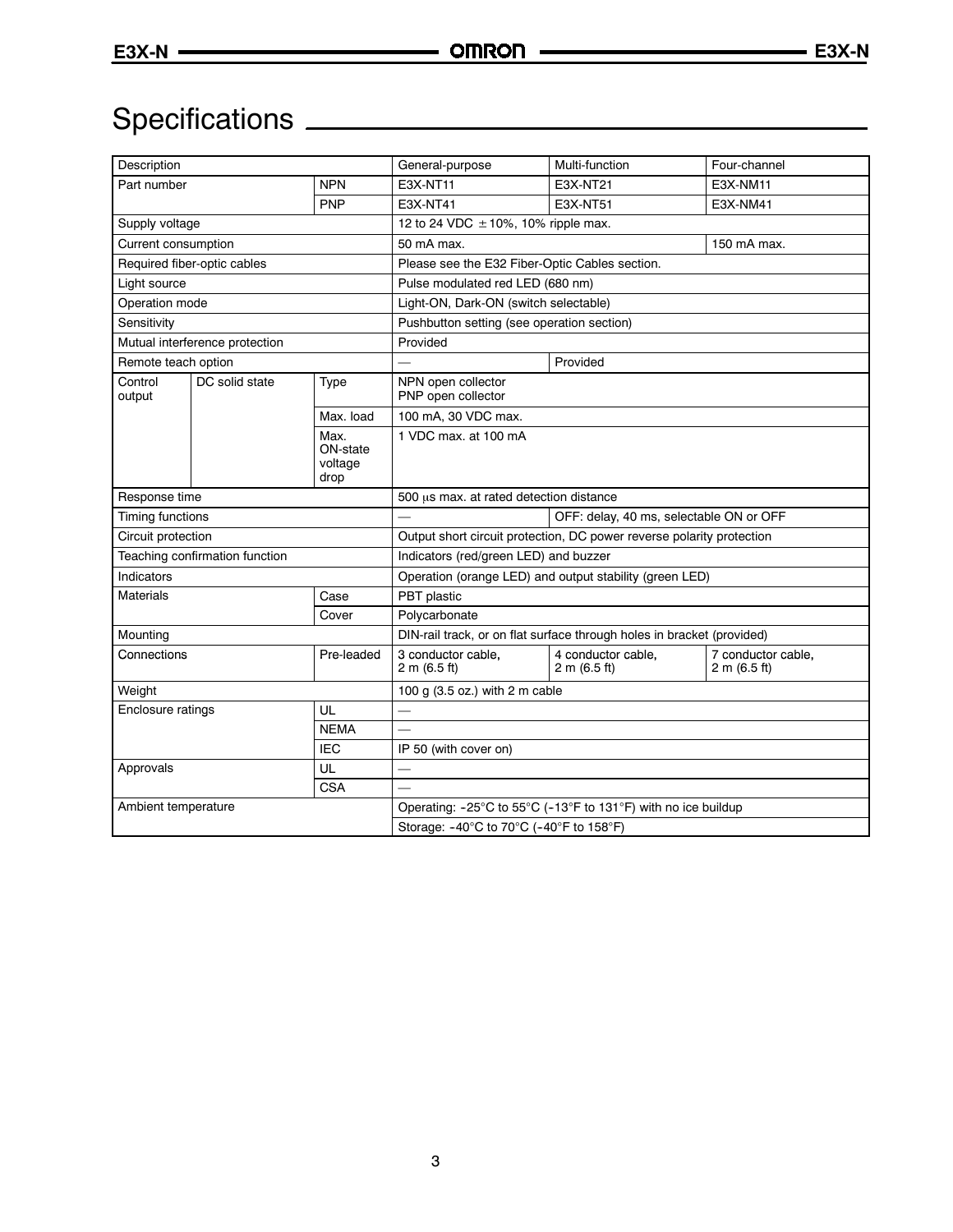## **U** OUTPUT CIRCUIT DIAGRAMS



4

**Orange**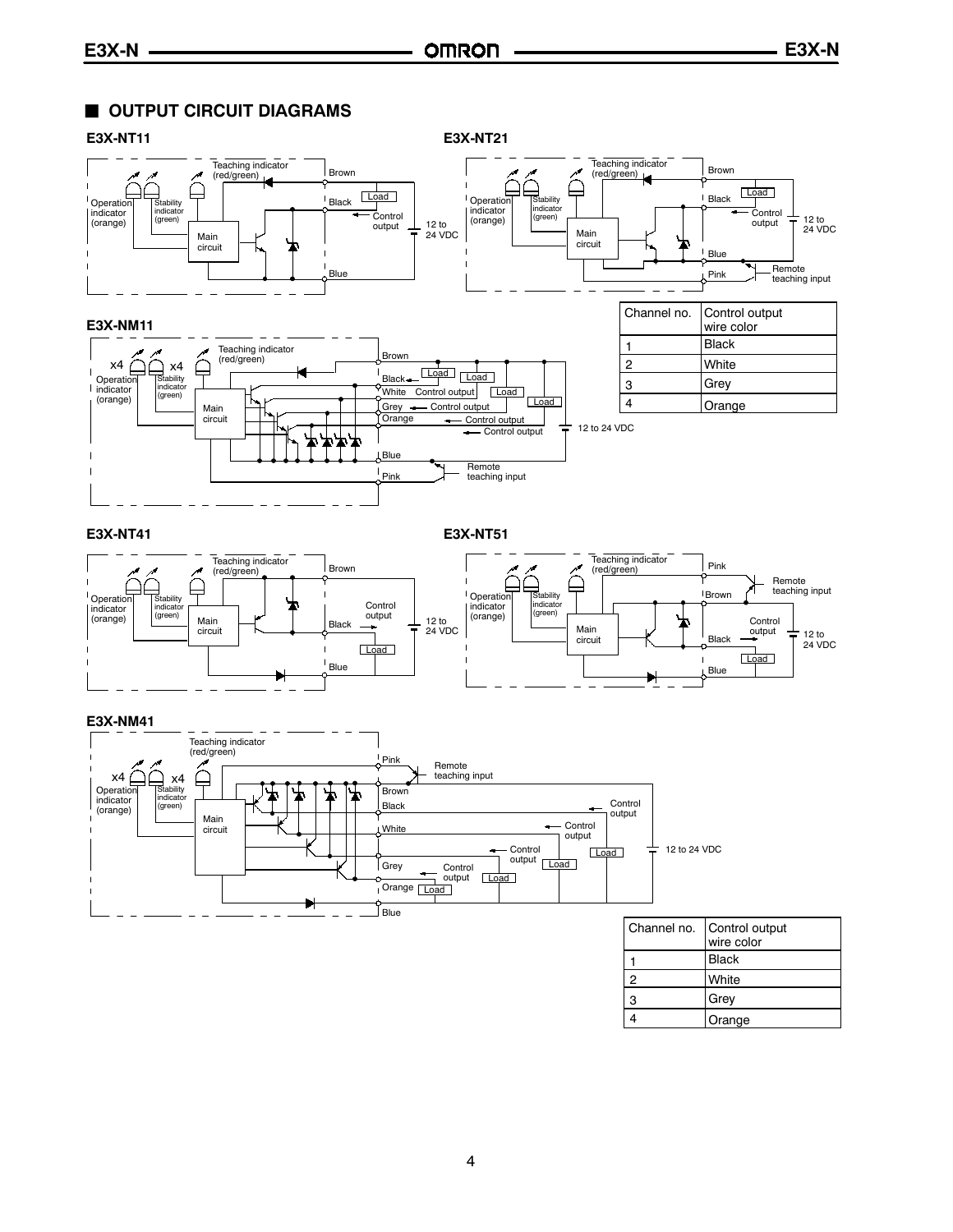ΔL

## **Nomenclature**



## **Operation**

## **GHOOSING THE RIGHT TEACHING METHOD**

Refer to the following table to select the most suitable sensitivity setting method.

| Teaching method            | Maximum sensitivity setting                                   | No-object teaching                                                              | With/Without-object teaching                      |  |
|----------------------------|---------------------------------------------------------------|---------------------------------------------------------------------------------|---------------------------------------------------|--|
| <b>Typical application</b> | Detection of the existence of<br>objects that interrupt light | If teaching is impossible by<br>stopping the movement of                        | Detection of a slight difference in<br>reflection |  |
|                            | perfectly                                                     | sensing objects                                                                 | Color discrimination                              |  |
|                            | Detection of objects with no<br>background objects            | To detect bright or dark objects<br>by teaching only with background<br>obiects | Background objects with<br>unstable reflection    |  |
|                            |                                                               |                                                                                 | Detection of object surface<br>irregularities     |  |
|                            |                                                               | Elimination of background object influence                                      |                                                   |  |

Note: 1. None of the four channels has any output when the E3X-NM (four channels) is in teaching mode (i.e., all the four channels will be in teaching mode).

2. If the set distance is very short (i.e., 0 to 12 mm for the E32-TC200 and 0 to 4 mm for the E32-DC200), no-object teaching is not possible due to excessive light, in which case, perform with/without-object teaching.

3. In principle, use the E3X-NM (four channels) for the close connection of a maximum of four Fiber Units. When closely connecting two to three Fiber Units to more than one E3X-NT (one channel), perform with/without-object teaching, in which case teaching must be performed on a single E3X-NT at a time. Therefore, turn on only the E3X-NT on which teaching is performed. If all the E3X-NTs are turned on, interrupt the emitters of the Fiber Units on which teaching is not performed.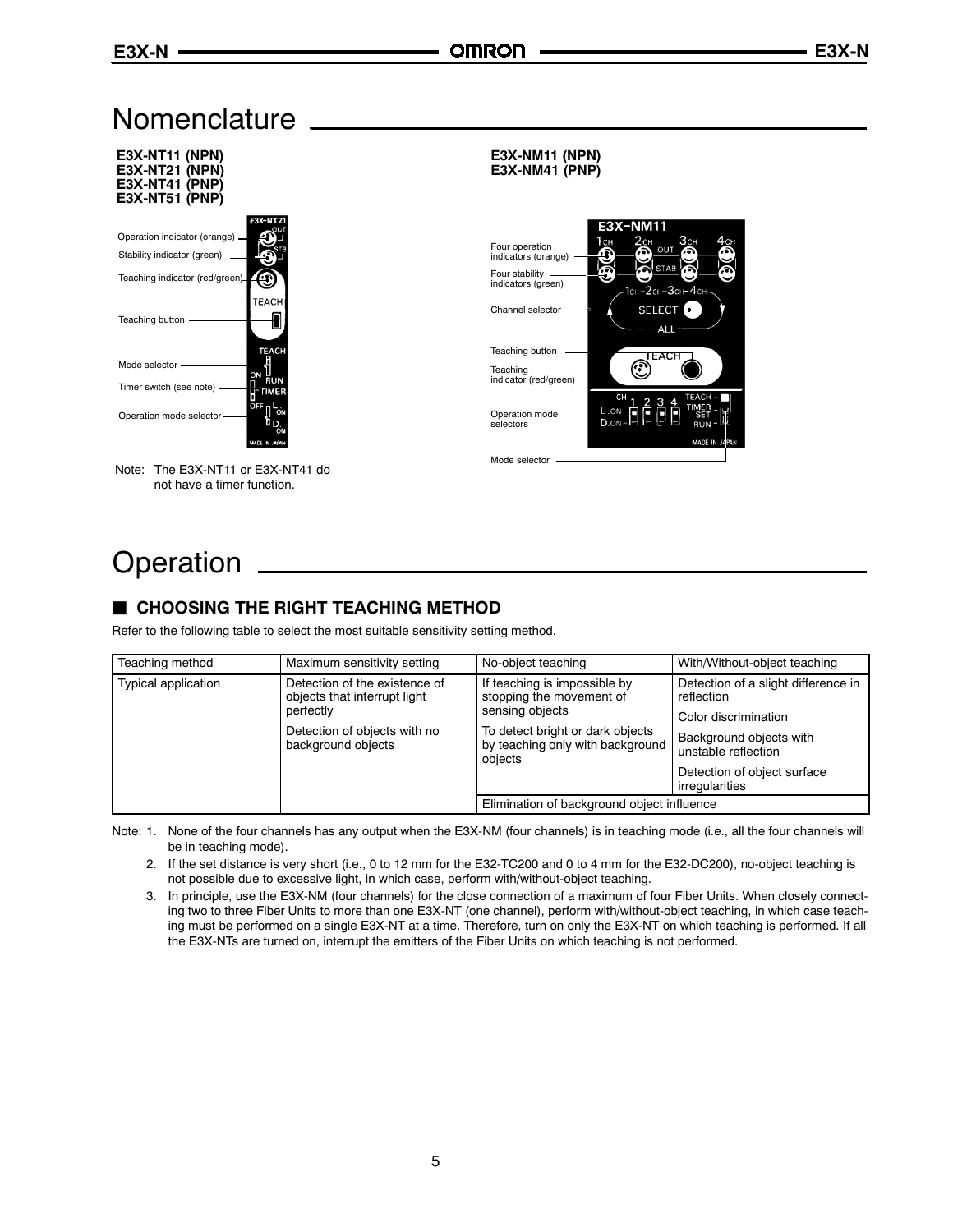## **MAXIMUM SENSITIVITY SETTING**

Note: The sensitivity of the E3X-NT and E3X-NM are set to maximum before shipping. When resetting the sensitivity of the E3X-NT or E3X-NM to maximum after no-object teaching or with/without-object teaching, follow the steps described below.

| Procedure | Operation                                                                                                                                                                                                                                                                                   | E3X-NT                     | E3X-NM                                                  |  |  |
|-----------|---------------------------------------------------------------------------------------------------------------------------------------------------------------------------------------------------------------------------------------------------------------------------------------------|----------------------------|---------------------------------------------------------|--|--|
|           | Locate the sensor head within the rated sensing range with the $E3X-N$ .                                                                                                                                                                                                                    |                            |                                                         |  |  |
| 2         | Set the mode selector to TEACH.                                                                                                                                                                                                                                                             | <b>TEACH</b><br><b>RUN</b> | $TEACH - F$<br><b>TIMER</b><br><b>SET</b><br><b>RUN</b> |  |  |
| 3         | The flashing function of the $E3X-N \square$ will be activated. Therefore,<br>adjust the optical axes so that the tip of the emitting fiber will be lit. If<br>the optical axes are divergent, the tip of the emitting fiber will flash<br>and the built-in buzzer of the E3X-N□ will beep. |                            |                                                         |  |  |
| 4         | Press the teaching button for three seconds minimum with or without<br>a sensing object. In the case of the E3X-NM, select a channel with the<br>channel selector, at which time the stability indicator for the selected<br>channel will flash.                                            | <b>TEACH</b>               |                                                         |  |  |
|           | The teaching indicator (red) turns green.                                                                                                                                                                                                                                                   |                            | <b>TEACH</b>                                            |  |  |
|           | The built-in buzzer beeps once when the color of the teaching<br>indicator is red.                                                                                                                                                                                                          |                            |                                                         |  |  |
|           | The built-in buzzer beeps continuously when the color of the teaching<br>indicator is green.                                                                                                                                                                                                |                            |                                                         |  |  |
|           | Note: The built-in buzzer will stop beeping when the teaching button<br>is no longer being pressed.                                                                                                                                                                                         |                            |                                                         |  |  |
| 5         | Set the mode selector to RUN to complete the sensitivity setting.                                                                                                                                                                                                                           | <b>TEACH</b>               | TEACH-<br>TIMER                                         |  |  |
|           | The teaching indicator is OFF.                                                                                                                                                                                                                                                              |                            | <b>SET</b><br>$RUN -$                                   |  |  |
|           | Note: When the sensitivity is set to maximum, the sensitivity will be<br>automatically adjusted regardless of the set distances of the<br>fibers or light.                                                                                                                                  | <b>RUN</b>                 |                                                         |  |  |
| 6         | Select the logical output required with the operation mode selector.                                                                                                                                                                                                                        | ON                         | CH <sub>1</sub> 2 3 4<br>LON-FIFI                       |  |  |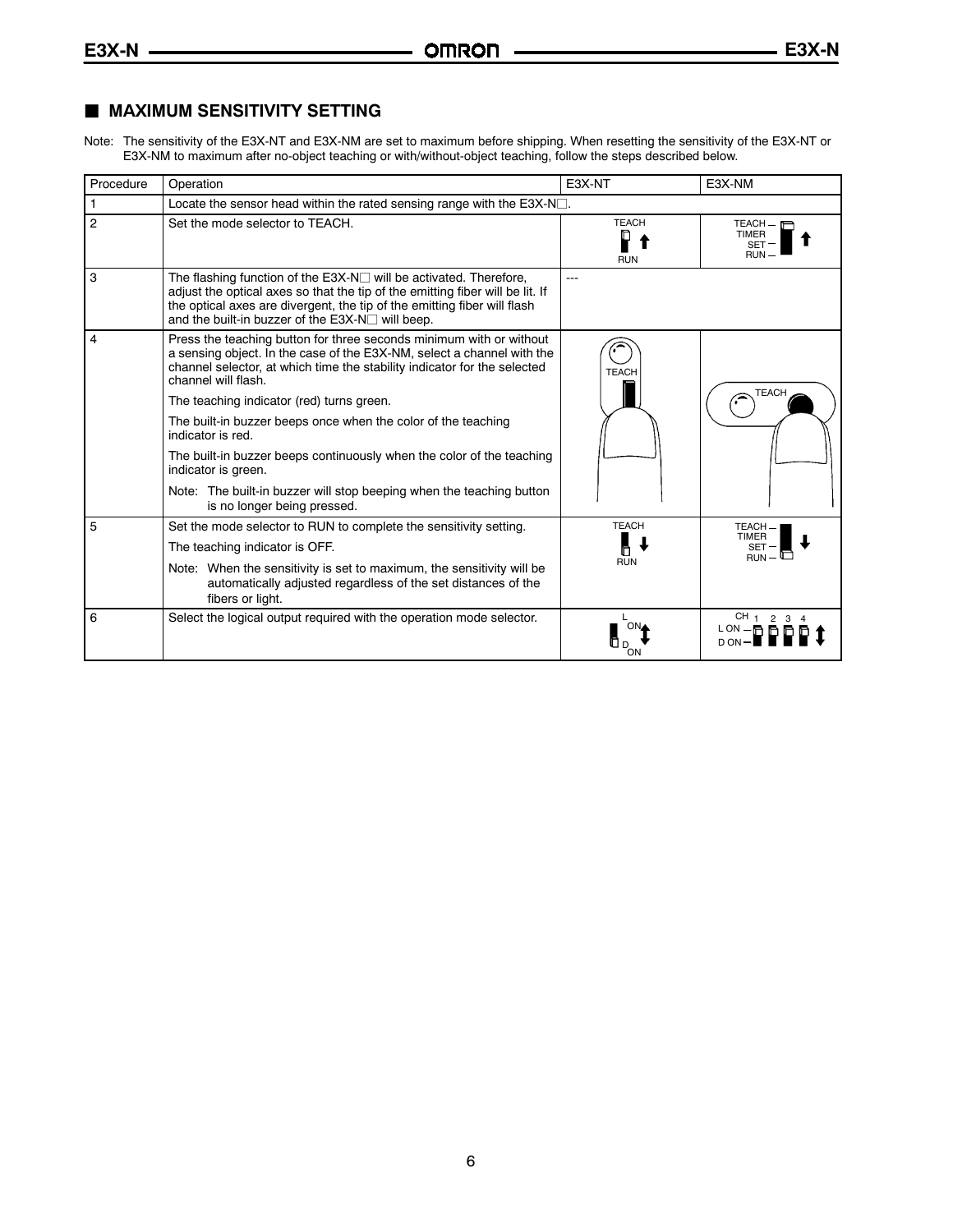## $\blacksquare$  **WITH/WITHOUT-OBJECT TEACHING**

| Procedure      | Operation                                                                                                                                                                                                                                                                                                                                                                                       | E3X-NT                                     | E3X-NM                                                       |
|----------------|-------------------------------------------------------------------------------------------------------------------------------------------------------------------------------------------------------------------------------------------------------------------------------------------------------------------------------------------------------------------------------------------------|--------------------------------------------|--------------------------------------------------------------|
| 1              | Locate the sensor head within the rated sensing range with the<br>$E3X-N1$                                                                                                                                                                                                                                                                                                                      | $---$                                      |                                                              |
| $\overline{c}$ | Set the mode selector to TEACH.                                                                                                                                                                                                                                                                                                                                                                 | <b>TEACH</b><br>P<br><b>RUN</b>            | TEACH-[<br>TIMER<br>SET<br><b>RUN</b>                        |
| 3              | The flashing function of the $E3X-N\Box$ will be activated. Therefore,<br>adjust the optical axes so that the tip of the emitting fiber will be lit. If<br>the optical axes are divergent, the tip of the emitting fiber will flash<br>and the built-in buzzer of the $E3X-N\Box$ will beep.                                                                                                    | $---$                                      |                                                              |
| 4              | Locate a sensing target in the sensing area and press the teaching<br>button once. In the case of the E3X-NM, select a channel with the<br>channel selector and press the teaching button, at which time the<br>stability indicator for the selected channel will flash.                                                                                                                        | <b>TEACH</b>                               | <b>TEACH</b>                                                 |
|                | <b>Through-beam Model</b><br><b>Reflective Model</b><br><b>Reflective Model</b>                                                                                                                                                                                                                                                                                                                 |                                            |                                                              |
|                | Mark<br><u>man</u><br>Light is in-<br>terrupted.<br>Base                                                                                                                                                                                                                                                                                                                                        |                                            |                                                              |
|                | The teaching indicator (red) is lit.                                                                                                                                                                                                                                                                                                                                                            |                                            |                                                              |
|                | The built-in buzzer beeps once.                                                                                                                                                                                                                                                                                                                                                                 |                                            |                                                              |
| 5              | Move the object and press the teaching button.<br><b>Through-beam Model</b><br><b>Reflective Model</b><br><b>Reflective Model</b><br>Mark<br><u>maan</u><br>Light is received.<br>Base                                                                                                                                                                                                          | <b>TEACH</b>                               | <b>TEACH</b>                                                 |
|                | If teaching is OK:<br>The teaching indicator (red) turns green.<br>The built-in buzzer beeps once.<br>If teaching is NG:<br>The teaching indicator (red) starts flashing.<br>The operation indicator also starts flashing.<br>(E3X-NM)<br>The built-in buzzer beeps 3 times.<br>Change the position of the object and the sensing distance that have<br>been set and repeat from the beginning. |                                            |                                                              |
| 6              | Set the mode selector to RUN to complete the sensitivity setting.                                                                                                                                                                                                                                                                                                                               | <b>TEACH</b>                               | TEACH                                                        |
|                | The teaching indicator (green) is OFF.                                                                                                                                                                                                                                                                                                                                                          | Ь<br><b>RUN</b>                            | <b>TIMER</b><br>SET<br>$RUN -$                               |
| $\overline{7}$ | Select the logical output required with the operation mode selector.                                                                                                                                                                                                                                                                                                                            | L<br>ON<br>$\mathbf{D}_{\mathrm{D}}$<br>ON | CH <sub>1</sub><br>$\overline{2}$<br>3<br>LON-BB<br>$D ON -$ |
|                |                                                                                                                                                                                                                                                                                                                                                                                                 |                                            |                                                              |

Note: 1. Even if the E3X-N $\square$  is turned off, the E3X-N $\square$  will retain the sensitivity set at the time of teaching. 2. Channels (E3X-NM) are selected in the following order.

When all the channels are selected, it is possible to set the sensitivity of the E3X-NM on all channels.

$$
\rightarrow 1 \text{ CH} \longrightarrow 2 \text{ CH} \longrightarrow 3 \text{ CH} \longrightarrow 4 \text{ CH}
$$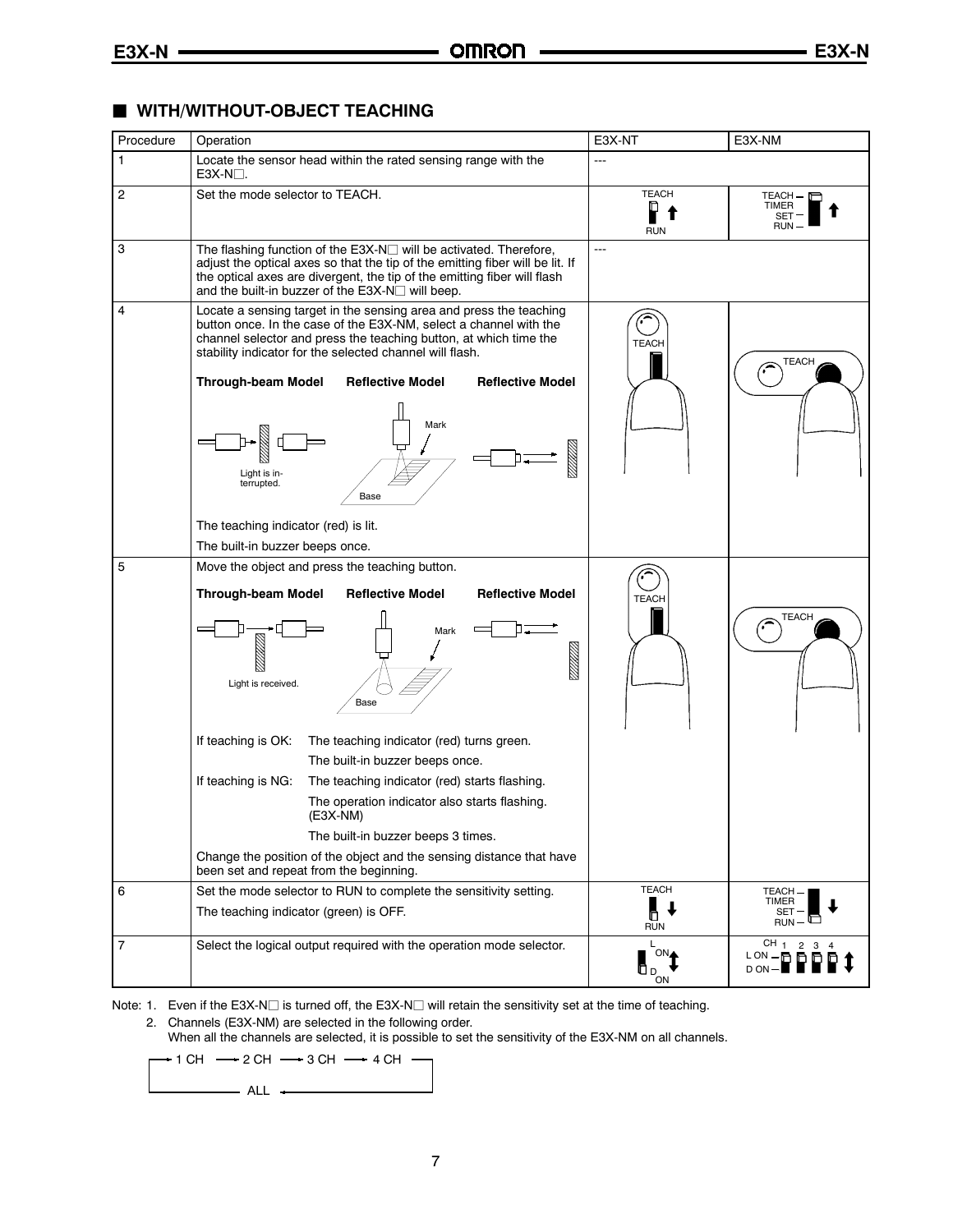### **NO-OBJECT TEACHING**

| Procedure      | Operation                                                                                                                                                                                                                                                                                                                                   | E3X-NT                     | E3X-NM                                                  |  |  |
|----------------|---------------------------------------------------------------------------------------------------------------------------------------------------------------------------------------------------------------------------------------------------------------------------------------------------------------------------------------------|----------------------------|---------------------------------------------------------|--|--|
|                | Locate the sensor head within the rated sensing range with the $E3X-N$ .                                                                                                                                                                                                                                                                    |                            |                                                         |  |  |
| $\overline{2}$ | Set the mode selector to TEACH.                                                                                                                                                                                                                                                                                                             | <b>TEACH</b><br><b>RUN</b> | $TEACH - F$<br><b>TIMER</b><br><b>SET</b><br><b>RUN</b> |  |  |
| 3              | The flashing function of the $E3X-N \square$ will be activated. Therefore,<br>adjust the optical axes so that the tip of the emitting fiber will be lit. If<br>the optical axes are divergent, the tip of the emitting fiber will flash<br>and the built-in buzzer of the E3X-N□ will beep.                                                 | $---$                      |                                                         |  |  |
| 4              | Press the teaching button for 0.5 to 2.5 seconds without a sensing<br>object. In the case the E3X-NM, select a channel with the channel<br>selector and press the teaching button, at which time the stability<br>indicator for the selected channel will flash.<br>The teaching indicator (red) is lit.<br>The built-in buzzer beeps once. | <b>TEACH</b>               | <b>TEACH</b>                                            |  |  |
| 5              | Set the mode selector to RUN. No-object teaching will be set when<br>the first sensing object passes through the sensing area.<br>The teaching indicator (red) turns green (automatically turned off in<br>one second).                                                                                                                     | <b>TEACH</b><br><b>RUN</b> | TEACH-<br><b>TIMER</b><br>SET<br>RUN-                   |  |  |
| 6              | Select the logical output required with the operation mode selector.                                                                                                                                                                                                                                                                        | ΩN                         | CH 1 2 3 4<br>$L ON - 0$<br>D ON                        |  |  |

Note: 1. To detect dark objects in front of bright backgrounds, set the operation mode selector to D. ON.

2. If the set distance is very short (i.e., 0 to 12 mm for the E32-TC200 and 0 to 4 mm for the E32-DC200), no-object teaching is not possible due to excessive light, in which case, perform with/without-object teaching.

- 3. If the teaching button is pressed for more than three seconds, the sensitivity of the E3X-N $\square$  will be set to maximum, at which time the green indicator will be lit.
- 4. The E3X-N $\Box$  will be ready to detect objects in approximately one second after the mode selector is set to RUN.

### **SENSITIVITY ADJUSTMENT**

#### **Combination of the E3X-NT/E3X-NM and Fine Through-beam Fiber Units (E32-T22S/T24S/T84S)**

#### **No-object Teaching**

Press the teaching button once with no object in the sensing area.



Note: If detection is not stable after no-object teaching, perform with/without-object teaching.

#### **With/Without-object Teaching**

 $\blacksquare$ 

Press the teaching button once with no object in the sensing area.

8